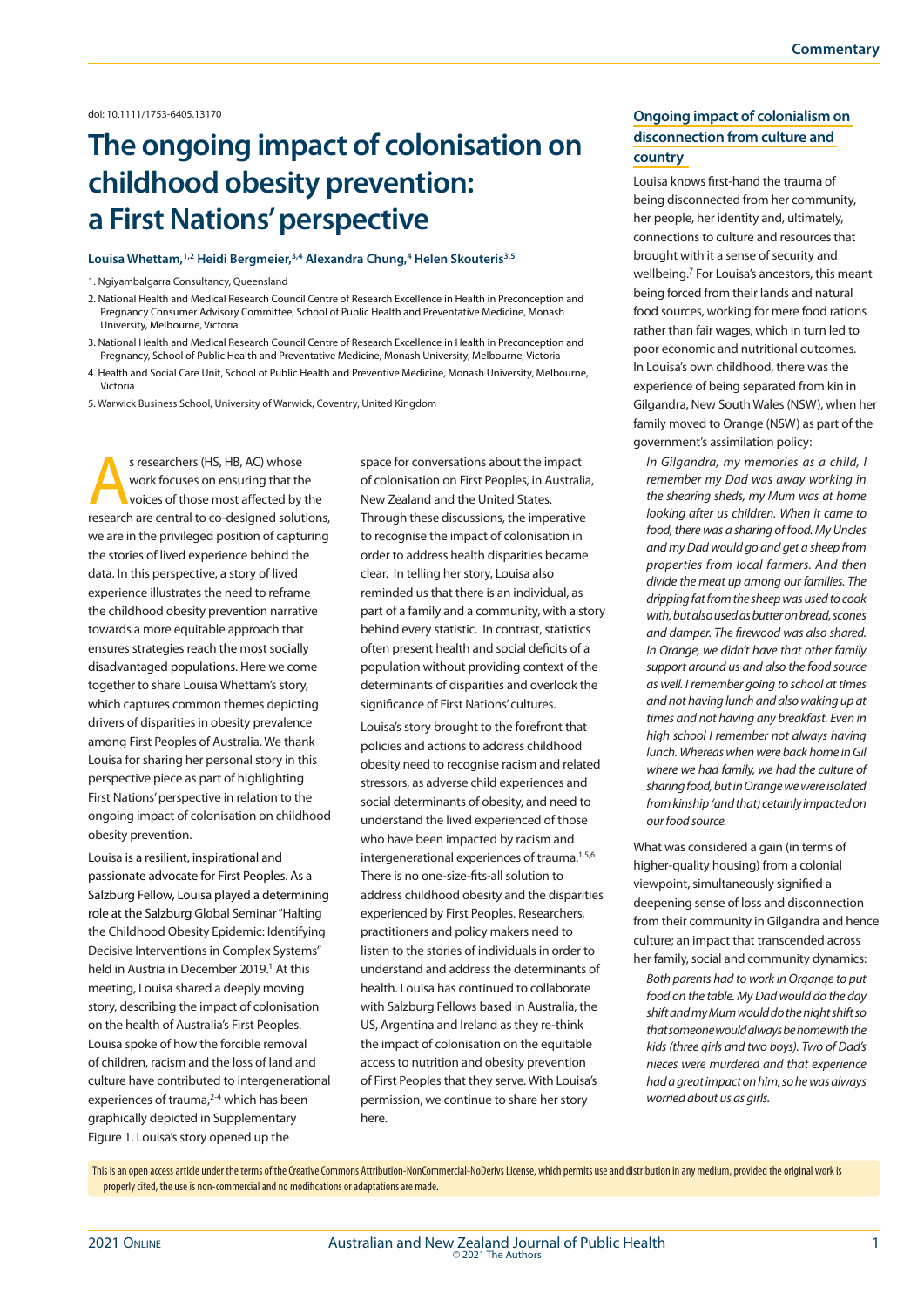Louisa also spoke of her family's experience of forced removal of a child and the ongoing trauma this has caused her family:

*My parents also had a real fear of child safety (also referred to as child protection) because their first baby was taken away from hospital after my mother gave birth. The 1967 referundum brought about First Peoples being counted in the census and this is where my Dad always had a fear of census time, particularly questions about how many children were in the household. As a child, you are told: 'you don't talk to anyone, you don't open the front door, and you don't tell anything because they will come and take you'.*

These experiences of trauma are pervasive, with cumulative and intergenerational effects.8,9 The impacts of trauma can affect parenting, family functioning and children's attachment relationships with their care givers, with lasting effects on children's development.<sup>10</sup>

### **Colonisation, racism and mistrust of health and social care systems**

It is clear that the intergenerational impact of colonialism, including The Stolen Generation, extends beyond a disconnection from family, land, culture and inequitable socioeconomic conditions. The Stolen Generation in particular, which refers to the Australian Government sanctioned forcible removal of children from their families, from where they were placed in non-Aboriginal homes or institutions as part of Protection and Assimilation policies during the 19<sup>th</sup> and 20<sup>th</sup> centuries aiming to eradicate Indigenous cultures,11,12 brings about imagery of unimaginable injustice and despair. It has also shaped generations of Australian First Peoples who are fearful of being controlled and harmed by the systems, structures and policies stemming from colonialism. Essentially, policies and practices that in certain instances still serve to reinforce that these fears are indeed warranted; for example, Aboriginal Australian children are 10 times more likely to be removed from their families as non-Aboriginal children.13 It would seem that even many decades later, systems that are intended to care and support all Australians have instead compounded historical wounds and mistrust.14

*In 1989, when I had my first child, they had me in labour for 36 hours, they were even trying to pull him out of me with the forceps until the head doctor came in and said: 'what are you doing? You need to get her into theatre right away, she needs a cesarian'. Then afterwards,* 

*I was refusing penicillin because I am allergic to it. And the doctor who was treating me actually said to me: 'if you were out in the bush, you would be dead, you wouldn't be able to have this baby'. In 1993, when I had my second child, my doctor was really good. But the staff in the hospital stuck me in a room and never came in the room. So my room was never cleaned and they kept the food at the door, which was always closed, so I never knew that the food was there, until my doctor came in and asked me if I had lost my appetite. Not even a knock to say it was there. Not even someone coming to clean the room. Both times I was by myself. I didn't have any family around me. In the Northern Territory there is an Aboriginal midwife that is making a big difference working with government and health, doing Birthing on Country (an integrated, holistic and culturally-appropriate model to improve birthing outcomes for Aboriginal and Torres Strait Islander mothers and babies15), and making sure that there are Aboriginal workers in the hospital. Even though there has been disruption of the system to make change, we still have a long way to go.*

As illustrated above, Louisa's interactions with systems that do not incorporate an understanding of cultural perspectives reflect historical and ongoing efforts to dismiss the voices of First Peoples, which further compounds experiences of trauma. It was only when Louisa started working in a community services role where she was asked "how do you feel?" as part of the organisation's daily routine "self-care" checkins, that it dawned on her that it was the first time where she had really been invited to contemplate the answer. Identifying how she felt did not feel like a natural process for Louisa, and in her experience:

*As First Nations people we have faced a lot of atrocities and I think we continue to move forward regardless of the battles that we have to face and a system that continues to be a perpertrator. We are resilient as First Nations people.*

Louisa has shared only a tiny amount of her vast traumatising experiences. The lived experience of systemic racism is clearly evident here and one health consequence of this racism is graphically depicted in Supplementary Figure 1.

## **Intergenerational experiences of trauma and overweight and obesity risk among First Peoples**

We now know that abuse, neglect and intergenerational experiences of trauma, such as those resulting from pervasive racism, increase the risk of the development of obesity.16 Australian First Peoples are overrepresented in obesity prevalence rates.17 Indeed, high levels of chronic and cumulative stress stemming from loss of culture, identity or lack of social support are key determinants of overweight and obesity.7,18 Louisa's story emphasises the role that intergenerational and ongoing experiences of trauma can play in maintaining these links<sup>2</sup>

*I don't think that dietary practices (i.e. access to fruit and vegetables) growing up shaped me very well because I don't have good eating habits. It's a whole new learning. Back then for me, you lived to survive and you lived to try and thrive. Now, you are able to access education around health and nutrition but there has been so much damage. With all the trauma it is hard to just transition out of that head space and simply focus on the fact that these are the food sources that you should be having that are going to help you thrive physically. Because there is so much emotional trauma and you go back to that default mode of surviving. I have knowledge about what is good and good healthy food. Now they are saying that dieting doesn't work, it is about changing your lifestyle. But if you have been in a lifestyle all your life, your history, your ancestors, your whole life is about trauma, how are you supposed to transcend that, change, and tip it on its head? I will eat healthy food but will tend to go back to that default mode. And sometimes today it is still expensive to eat good food, especially when you are feeding a lot of people, you buy what will go around and is going to last.*

Louisa highlights that action to address obesity must therefore address the social determinants of obesity, including the impacts of the loss of land and culture for First Peoples. Additionally, Louisa argues that the current food environment is inadequate to address disparities among First Peoples:

*You won't find many healthy food chains in our communities. Instead, there are always fish and chip shops. Fast food restaurant chains that are more accessible. Compared to an affluent community, to me there is a massive difference just in that alone.* 

Food and nutrition have not been prioritised on the national Aboriginal health policy agenda<sup>19</sup> and Aboriginal organisations have not been sufficiently involved in nutrition policy processes.20 In limited instances where local government public health policies address nutrition among First Peoples, the focus is on nutrition as an issue of individual responsibility, rather than an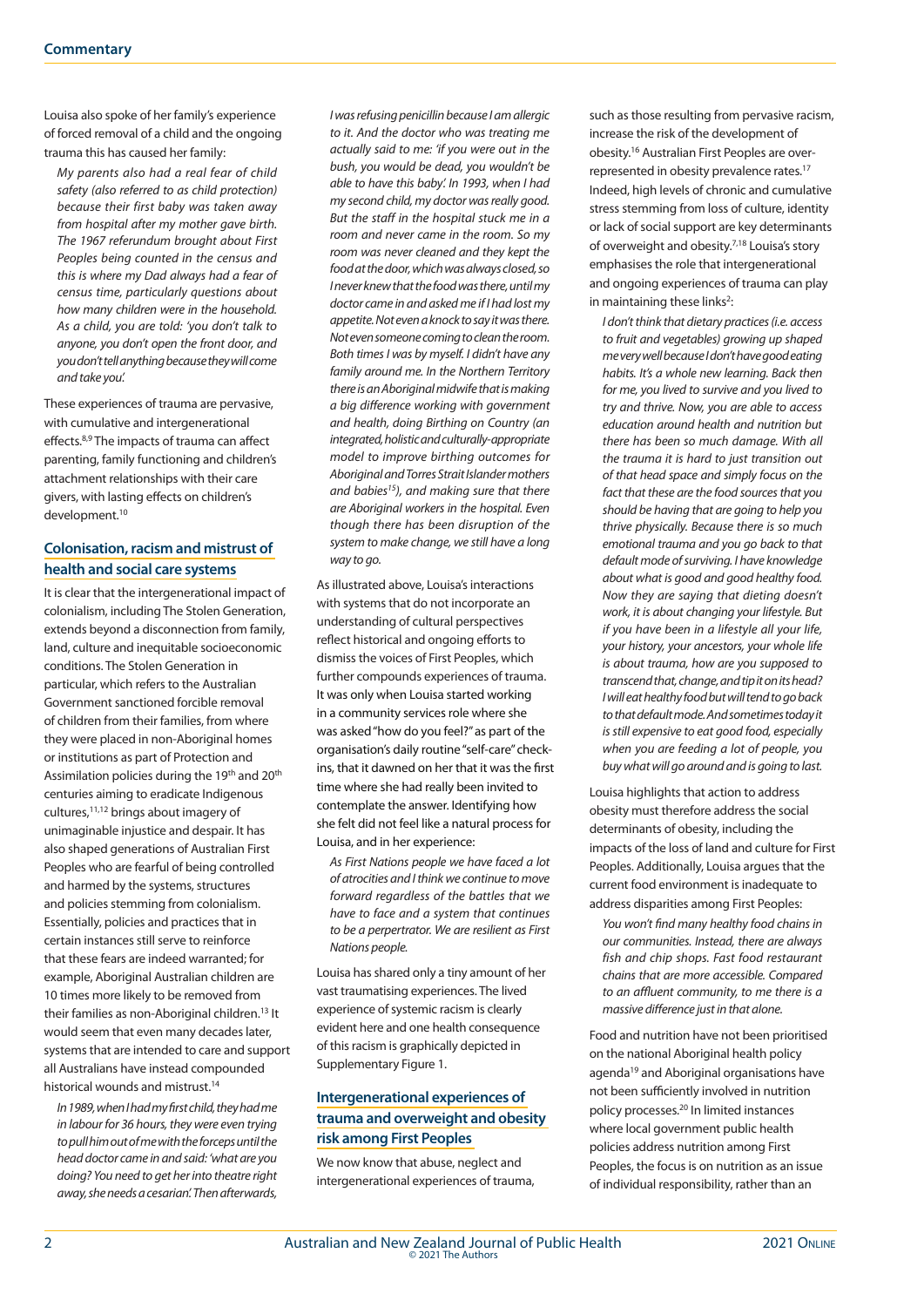issue of community or social responsibility.21 An alternative approach to nutrition policy development is one that embraces codesign supporting Aboriginal organisations to participate in the policy process, operationalising First Nations peoples' right to self-determination.<sup>20</sup>

Additionally, the complex trauma that has been experienced by First Peoples, including colonisation (forced separation from land, community, family and cultures), racism and intergenerational poverty and inequity, are not addressed in current obesity policies, health promotion or strategies.<sup>7</sup> Many First People in Australia view current individualistic Western approaches to obesity management as insensitive and irrelevant to their culture and values, which are instead centred on connectedness to each other and the environment.<sup>7</sup> As a result, a biomedical model focus on diet and exercise and omission of racism-related factors, can have unintended effects of discouraging engagement in healthy lifestyles.<sup>7</sup> Implementing a lens of 'personal responsibility' perpetuates stigma and racism among First Peoples.<sup>17</sup>

 There has also largely been a disinclination to consider the social and political context driving racialised health inequalities among First Peoples.<sup>22</sup> It is clear that globally, not just in Australia, there is an urgent need for equitable solutions to be co-designed with marginalised populations that *both* recognise *and* address racism and racism-related stressors, not solely race/ethnicity, as social determinants of health and obesity.<sup>1,23</sup>

## **Solutions for targeting drivers of obesity inequity for First Peoples**

It is evident there is an urgent need to include food and nutrition as priorities on the national Aboriginal health policy agenda;24 this will require consensus from stakeholders and a compelling policy narrative about how priority nutrition issues should be addressed.19 Current evidence for improving nutrition across the lifespan for First Peoples suggests that community involvement and control over the development and implementation of food and nutrition programs has the greatest potential to improve nutrition-related health outcomes. Ideally, these programs will include multiple components and address the underlying causes of nutrition issues.<sup>19</sup> Foley and Schubert<sup>25</sup> advocate for strengthsbased approaches to public health nutrition among First Peoples, which includes working

with existing individual and community assets, rather than focusing on deficits, and empowering individuals and communities to create conditions for optimal nutrition among First Peoples. Public health approaches also need to incorporate historical trauma theory perspectives to shift the blame, shame and guilt from the individual to systematic root causes of health disparity, including racism.2,5 There is a growing trend towards trauma informed approaches in the health and child and family sectors<sup>26,27</sup> and an increased emphasis on community-designed programs focused on healing and trauma recovery. A Critical Race Theory framework may also be useful in facilitating effective advocacy, program implementation and evaluation of efforts to address determinants of racism (including historical and socio-political roots), which may improve racial equity among health services, systems, and society overall.28,29

There are promising signs of progress. A National Agreement on Closing the Gap has been developed in partnership between Australian governments and the Coalition of Aboriginal and Torres Strait Islander Peak Organisations.30 This formal partnership enables Aboriginal and Torres Strait Islander peoples' voices and expertise to guide decision-making and action to achieve the Closing the Gap targets.30 These partnerships between governments, health providers and Aboriginal Community Controlled Health Services are also essential to ensure the experiences and expertise of First Peoples are represented at all levels of the healthcare system.31,32 From Louisa's perspective, she recognises that it is equally important to partner with people who can assist to navigate the 'Western system' to enact and advocate for change among those who perpetuate inequality. Examples from antiracism (i.e. Civil Rights, Black Lives Matter) movements have shown that partnering with minority groups helps to maintain momentum, provide powerful voices needed to break down siloes and gain the attention from political leaders.33,34 However, we also need to push for a cultural shift where the First Nations' voices are heard and valued in their own right and this means recognising the true history of Australia:

*Healing trauma will remain challenging until there is national recognition, across all levels, of Gari Yala ('speak the truth' in Wiradjuri language; in this context about Australia's history). Because when you're not*  *recognising it, and racism is still happening, and the system is still doing a lot of damage to Aboriginal people, you're still traumatising them. So unless you are educating, and people have a true understanding of the Gari Yala, then not all people will want to change a system that continues to traumatise First Nations people, as well as other cultures that are escaping horrific systems and entering this country.* 

#### **Conclusion**

Louisa is an influential community leader and role model to First Nations and non-Aboriginal people alike. She shared her story here because she was invited to participate in the Salzburg Global Seminar, a privilege no other Aboriginal person from Australia has experienced. While we acknowledge that there is diversity among First People of Australia, Louisa's voice is powerful in representing common shared experiences beyond her own. Health for First Peoples in Australia encompasses more than the physical wellbeing of an individual, extending "to the social, emotional and cultural wellbeing of the whole Community in which each individual is able to achieve their full potential as a human being thereby bringing about the total well-being of their Community".<sup>35</sup> As such, (re)connecting to culture and country is both a protective factor and necessary therapeutic step for mitigating experiences of intergenerational trauma and regain health.3,7 Through nurturing connections to culture and country and advocating for First Nations peoples' voices to be heard, Louisa is working towards closing the inequality gap experienced by many First Nations people, so that future generations of Australia's First People have every opportunity to achieve their full potential.

#### **Acknowledgements**

Louisa Whettam is a proud descendent of the Wiradjuri people from New South Wales, Australia, Director of Ngiyambalgarra Consultancy, Salzburg Fellow, and National Health and Medical Research Council Centre of Research Excellence in Health in Preconception and Pregnancy (CRE HiPP) Consumer Advisory Committee Member. Through her leadership roles she works to deepen the understanding of the historical and intergenerational impact of colonization on the First Peoples of Australia. Heidi Bergmeier is a CRE HiPP Postdoctoral Research Fellow, based at Monash University, with expertise in psychosocial factors